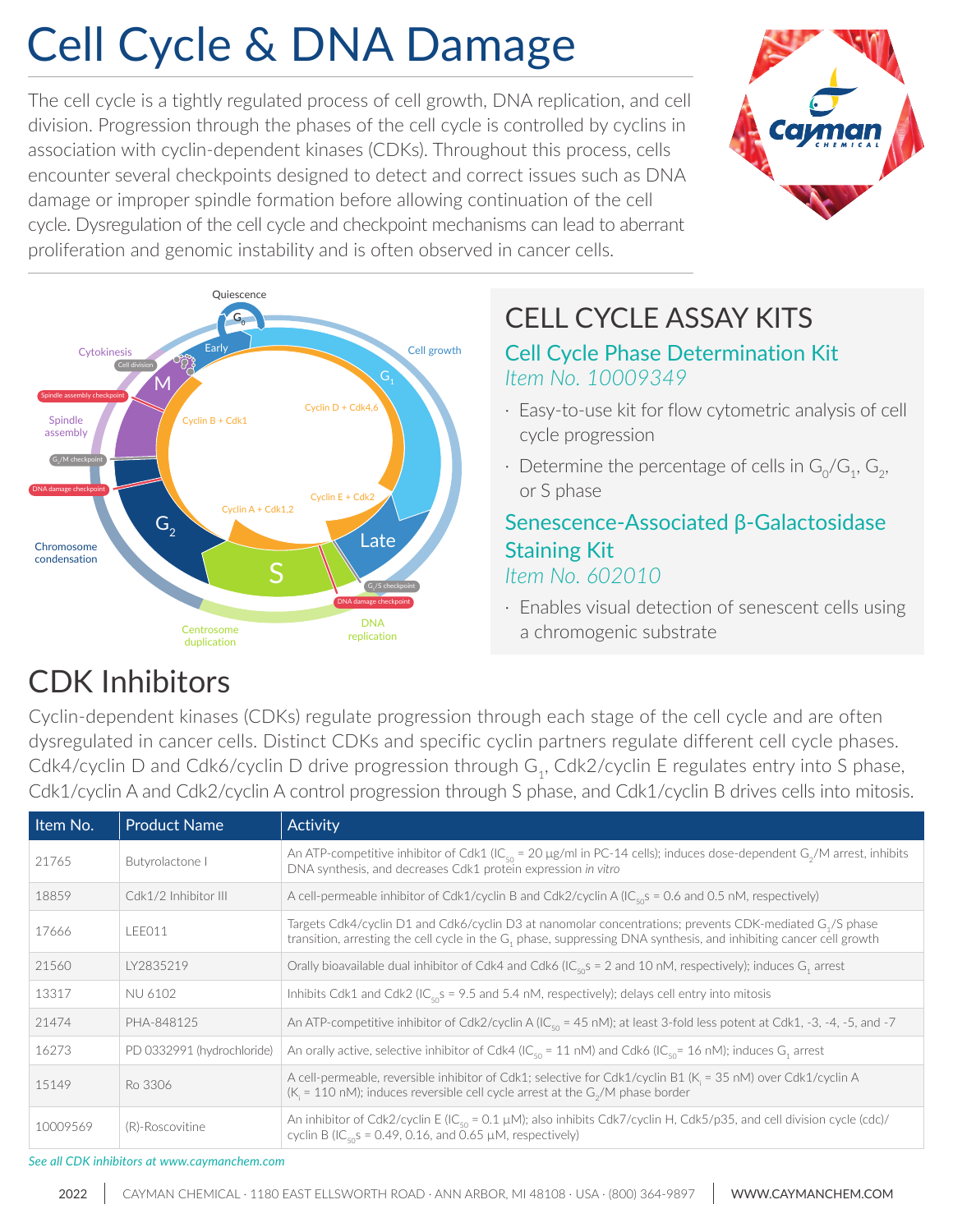### DNA Damaging Agents

At various points throughout the cell cycle, DNA damage can be caused by endogenous stressors, including reactive oxygen species, as well as compounds including topoisomerase inhibitors, DNA alkylating or crosslinking agents, and nucleoside analogs, triggering activation of DNA damage checkpoints. Many such agents have been used in chemotherapy regimens, as activation of the intra-S-phase DNA damage checkpoint and subsequent inhibition of DNA synthesis can lead to apoptosis or senescence.

### DNA Topoisomerase Inhibitors

Inhibition of DNA topoisomerases can lead to single- or double-strand breaks, depending on cell cycle phase and which topoisomerase is inhibited.

| Item No. | <b>Product Name</b>                |
|----------|------------------------------------|
| 11694    | Camptothecin                       |
| 15007    | Doxorubicin (hydrochloride)        |
| 12092    | Etoposide                          |
| 14180    | Irinotecan (hydrochloride hydrate) |
| 14129    | Topotecan (hydrochloride)          |

*See all DNA topoisomerase inhibitors at [www.caymanchem.com](https://www.caymanchem.com/search?fq=raptas%3ARAP455469)*

### DNA Alkylating Agents

Alkylating agents react with and add alkyl groups to DNA bases, leading to DNA strand breaks, inhibition of cell division, and eventual cell death.

| Item No. | <b>Product Name</b>            |
|----------|--------------------------------|
| 23693    | Bendamustine (hydrochloride)   |
| 19527    | 4-hydroperoxy Cyclophosphamide |
| 16665    | Melphalan                      |
| 11435    | Mitomycin C                    |
| 14163    | Temozolomide                   |

*See all DNA alkylating agents at [www.caymanchem.com](https://www.caymanchem.com/search?fq=raptas%3ARAP455211) See all nucleoside analogs at [www.caymanchem.com](https://www.caymanchem.com/search?fq=raptas%3ARAP000053&fq=raptas%3ARAP000112)*

### Tools to Measure DNA Damage DNA/RNA Oxidative Damage (High Sensitivity) ELISA Kit *Item No. 589320*

Measure the major oxidative damage markers 8-hydroxy-2'-deoxyguanosine , 8-hydroxyguanosine, and 8-hydroxyguanine in a variety of sample types.

### DNA Crosslinking Agents

Platinum-based DNA crosslinkers can form inter- and intra-strand DNA crosslinks, as well as DNA-protein crosslinks, that interfere with DNA and RNA synthesis.

| Item No. | <b>Product Name</b> |
|----------|---------------------|
| 13112    | Carboplatin         |
| 13119    | Cisplatin           |
| 29001    | Nedaplatin          |
| 13106    | Oxaliplatin         |

*See all platinum-based DNA crosslinking agents at [www.caymanchem.com](https://www.caymanchem.com/search?fq=raptas%3ARAP000115&q=platinum)*

#### Nucleoside Analogs

These anticancer agents can be incorporated into DNA during replication, leading to stalled replication forks and chain termination. Several nucleoside analogs also inhibit key cellular enzymes.

| Item No. | <b>Product Name</b> |
|----------|---------------------|
| 16069    | Cytarabine          |
| 14154    | Floxuridine         |
| 14128    | <b>Fludarabine</b>  |
| 14416    | 5-Fluorouracil      |
| 11690    | Gemcitabine         |
| 21366    | Trifluorothymidine  |

### DNA/RNA Oxidative Damage (Clone 7E6.9) ELISA Kit *Item No. 501130*

Measure the DNA oxidative damage marker 8-hydroxy-2'-deoxyguanosine and the RNA damage marker 8-hydroxyguanosine with equal selectivity and sensitivity.



Read our News article to compare these assay kits side-by-side and choose the best one for your experiments at **[www.caymanchem.com/DNA-RNA-Damage](http://www.caymanchem.com/DNA-RNA-Damage)**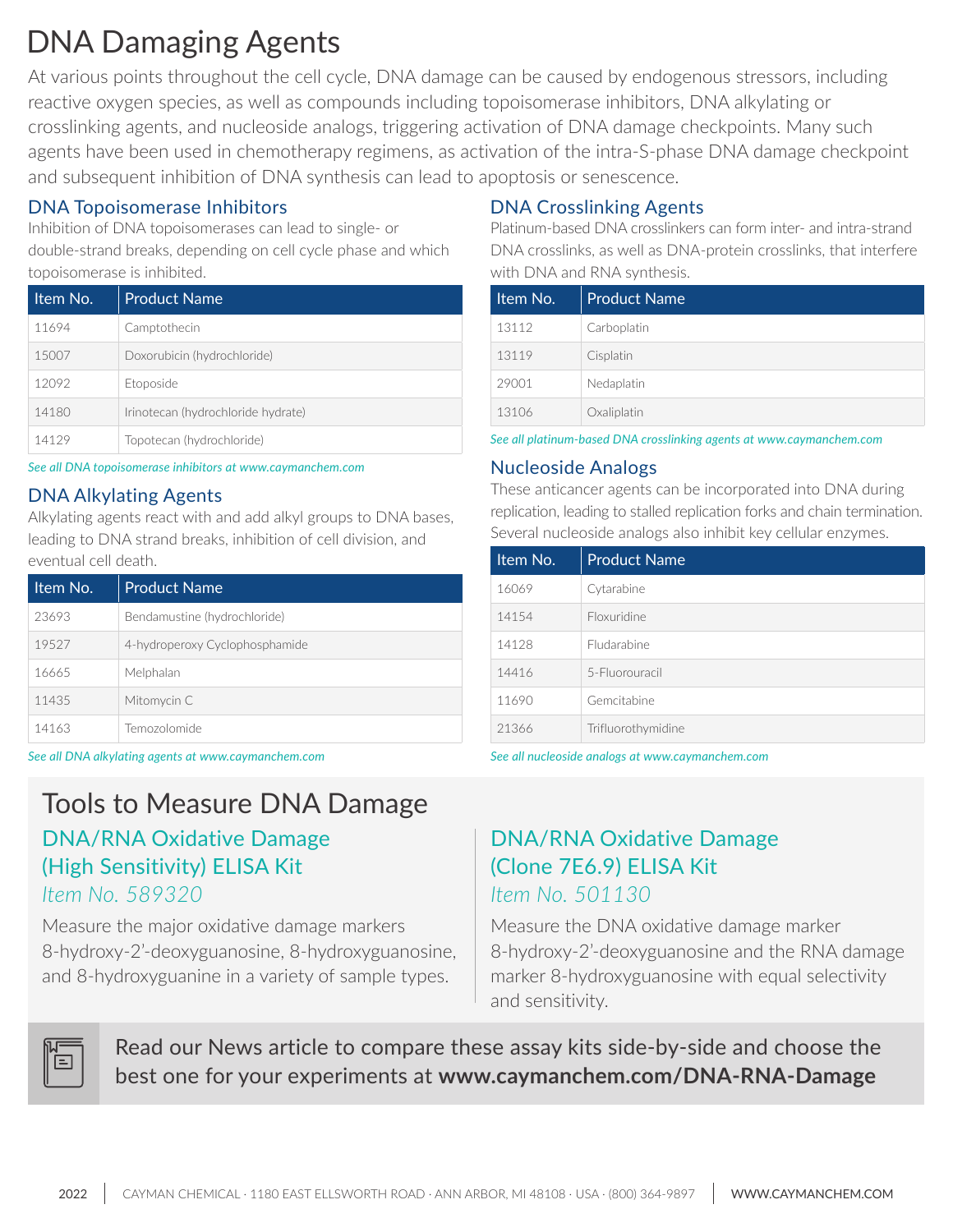### DNA Damage Checkpoints & Repair

Detection of DNA damage can activate cell cycle checkpoints in  ${\sf G}_1$  phase, S phase, and at the  ${\sf G}_2/$ M transition to arrest the cell cycle and allow for DNA repair. Ataxia-telangiectasia and Rad3-related protein/kinase (ATR) is activated in response to DNA replication stress and single-strand breaks, whereas Ataxia-telangiectasia mutated kinase (ATM) is primarily activated by double-strand breaks. ATR and ATM activate the checkpoint kinases Chk1 and Chk2, respectively, which regulate downstream effectors to control activation of CDK/cyclin complexes and cell cycle progression. Inhibiting the ATR/ATM-Chk1/Chk2 pathways, the additional checkpoint kinase Wee1, or DNA repair enzymes can force cells with damaged DNA to progress into mitosis, leading to mitotic catastrophe and cell death or senescence.

### ATM Inhibitors

| Item No. | Product Name |
|----------|--------------|
| 25648    | AZD 0156     |
| 16336    | Ku-55933     |
| 17502    | Ku-60019     |

*See all ATM inhibitors at [www.caymanchem.com](https://www.caymanchem.com/search?fq=raptas%3ARAP455223)*

### ATR Inhibitors

| Item No. | Product Name |
|----------|--------------|
| 17589    | AZ 20        |
| 21035    | AZD 6738     |
| 17587    | VF-821       |

*See all ATR inhibitors at [www.caymanchem.com](https://www.caymanchem.com/search?fq=raptas%3ARAP691503)*

## **KINASE RESOURCE CENTER**

- · Browse more than 1,300 kinase inhibitors
- Find tools and resources for inhibitor selection



### PARP1 Inhibitors

Poly(ADP-ribose) polymerase 1 (PARP1) binds to various types of DNA lesions, where its activation facilitates chromatin reorganization around the DNA lesion and subsequent DNA repair. PARP1 inhibitors have been used to target the DNA damage response in several types of BRCA-mutated cancers.

| Item No. | <b>Product Name</b>     |
|----------|-------------------------|
| 11505    | ABT-888 (hydrochloride) |
| 19782    | <b>BMN 673</b>          |
| 20842    | MK-4827 (tosylate)      |
| 10621    | Olaparib                |
| 33182    | Pamiparib               |
| 15643    | Rucaparib               |

### Chk1 Inhibitors

| Item No. | <b>Product Name</b> |  |
|----------|---------------------|--|
| 34300    | GDC-0575            |  |
| 20351    | LY2603618           |  |
| 21490    | IY2606368           |  |
| 17859    | PF-477736           |  |
| 18131    | SCH 900776          |  |
| 18130    | $UCN-01$            |  |

#### Chk2 Inhibitors

| Iltem No.' | <b>Product Name</b>       |
|------------|---------------------------|
| 19178      | CCT241533 (hydrochloride) |
| 21184      | Chk2 Inhibitor            |
| 19811      | NSC 109555                |

#### Wee1 Inhibitors

| Item No. | Product Name   |
|----------|----------------|
| 21266    | MK-1775        |
| 35391    | Wee1 Inhibitor |

*See all checkpoint kinase inhibitors at [www.caymanchem.com](https://www.caymanchem.com/search?fq=raptas%3ARAP455228)*

### DNA Ligase Inhibitors

DNA ligases seal nicks in the phosphodiester backbone during DNA replication and damage repair. DNA ligase inhibitors can sensitize cancer cells to the cytotoxic effects of DNA damaging agents.

| Item No. | Product Name |
|----------|--------------|
| 18374    | 189          |
| 22941    | 167          |
| 18015    | SCR7         |



Browse all DNA Damage & Repair products at  [www.caymanchem.com](https://www.caymanchem.com/search?fq=raptas%3ARAP000115)

*See all PARP1 inhibitors at [www.caymanchem.com](https://www.caymanchem.com/search?fq=raptas%3ARAP455447&q=parp1)*